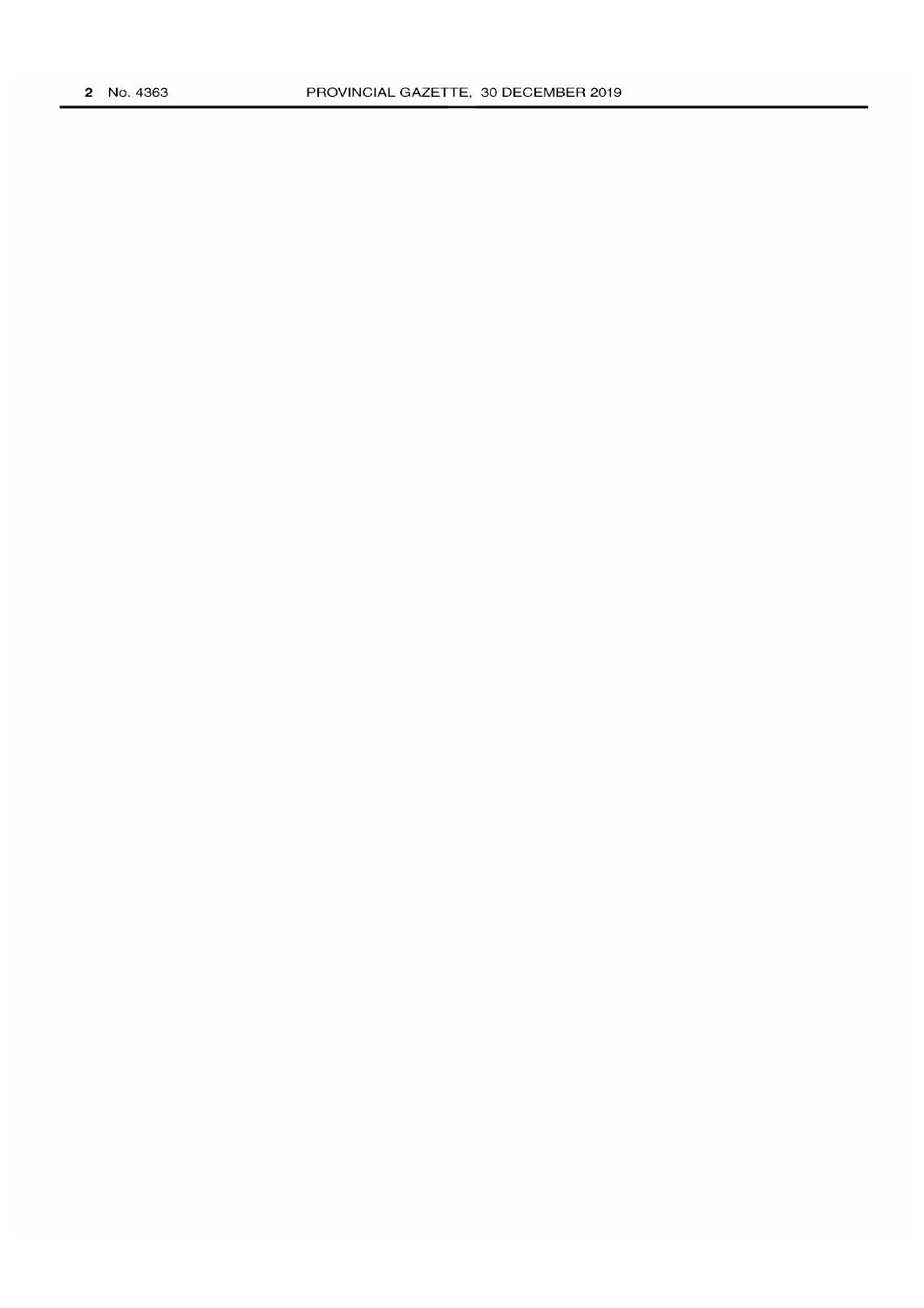## **CONTENTS**

|     |                                                                                                 | Gazette<br>No. | Page<br>No. |
|-----|-------------------------------------------------------------------------------------------------|----------------|-------------|
|     | <b>PROVINCIAL NOTICES • PROVINSIALE KENNISGEWINGS</b>                                           |                |             |
| 339 | Disaster Management Act (57/2002): Declaration of a Local State of Disaster in terms of the Act | 4363           | 14          |
|     | LOCAL AUTHORITY NOTICES • PLAASLIKE OWERHEIDS KENNISGEWINGS                                     |                |             |
| 310 |                                                                                                 | 4363           | 15          |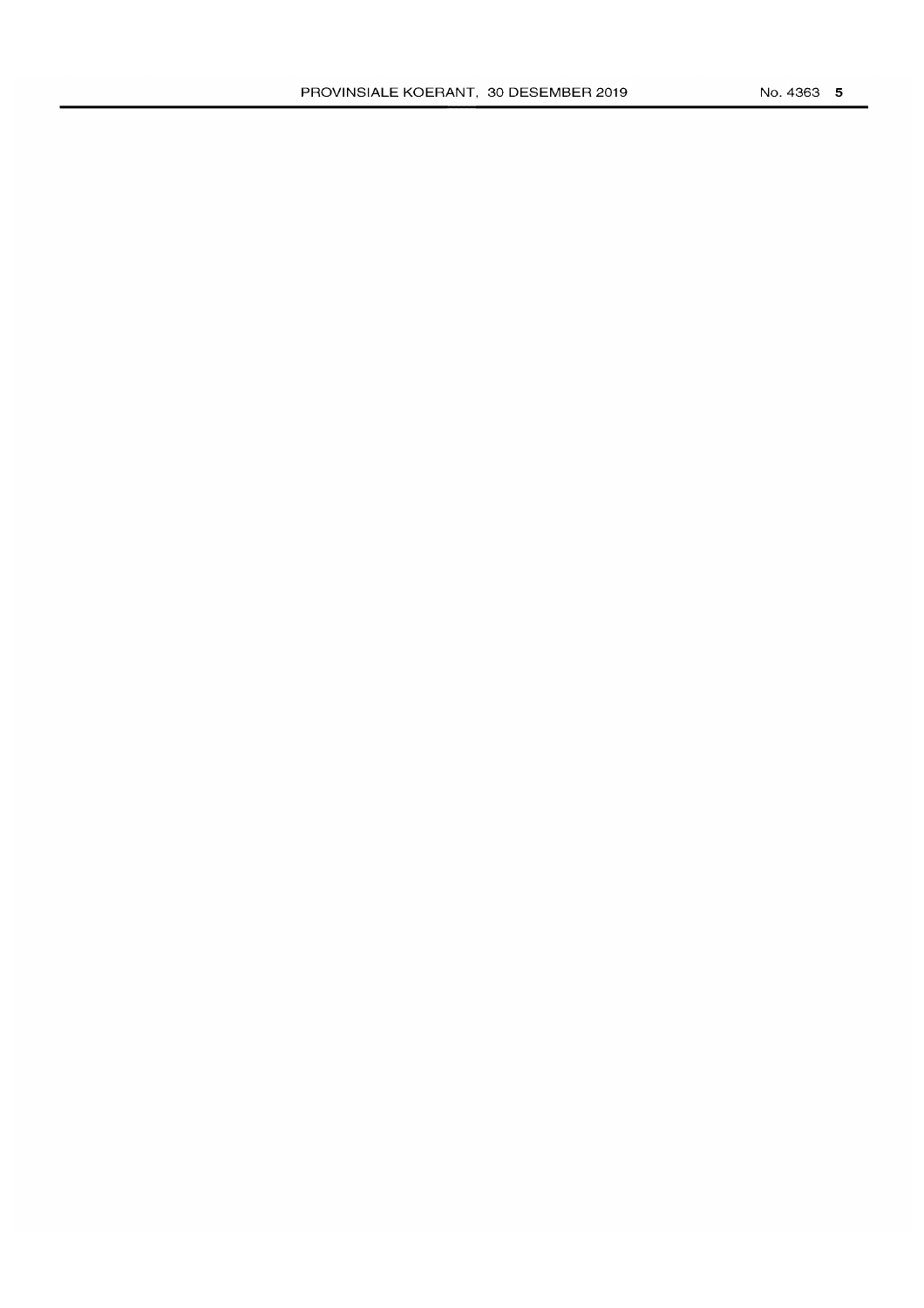$\overline{a}$ 

 $\tilde{\phantom{a}}$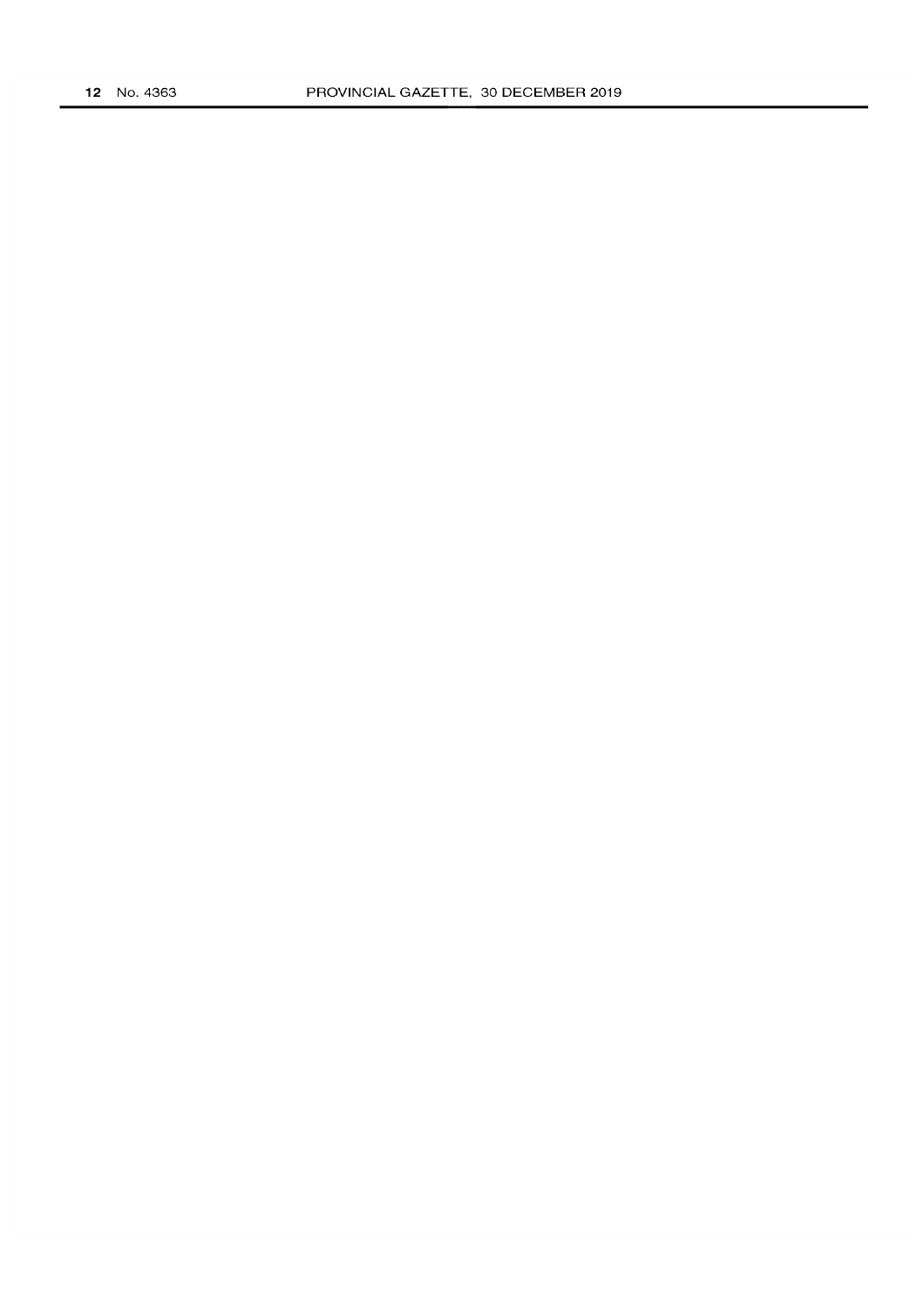$\ddot{\phantom{a}}$ 

 $\tilde{\phantom{a}}$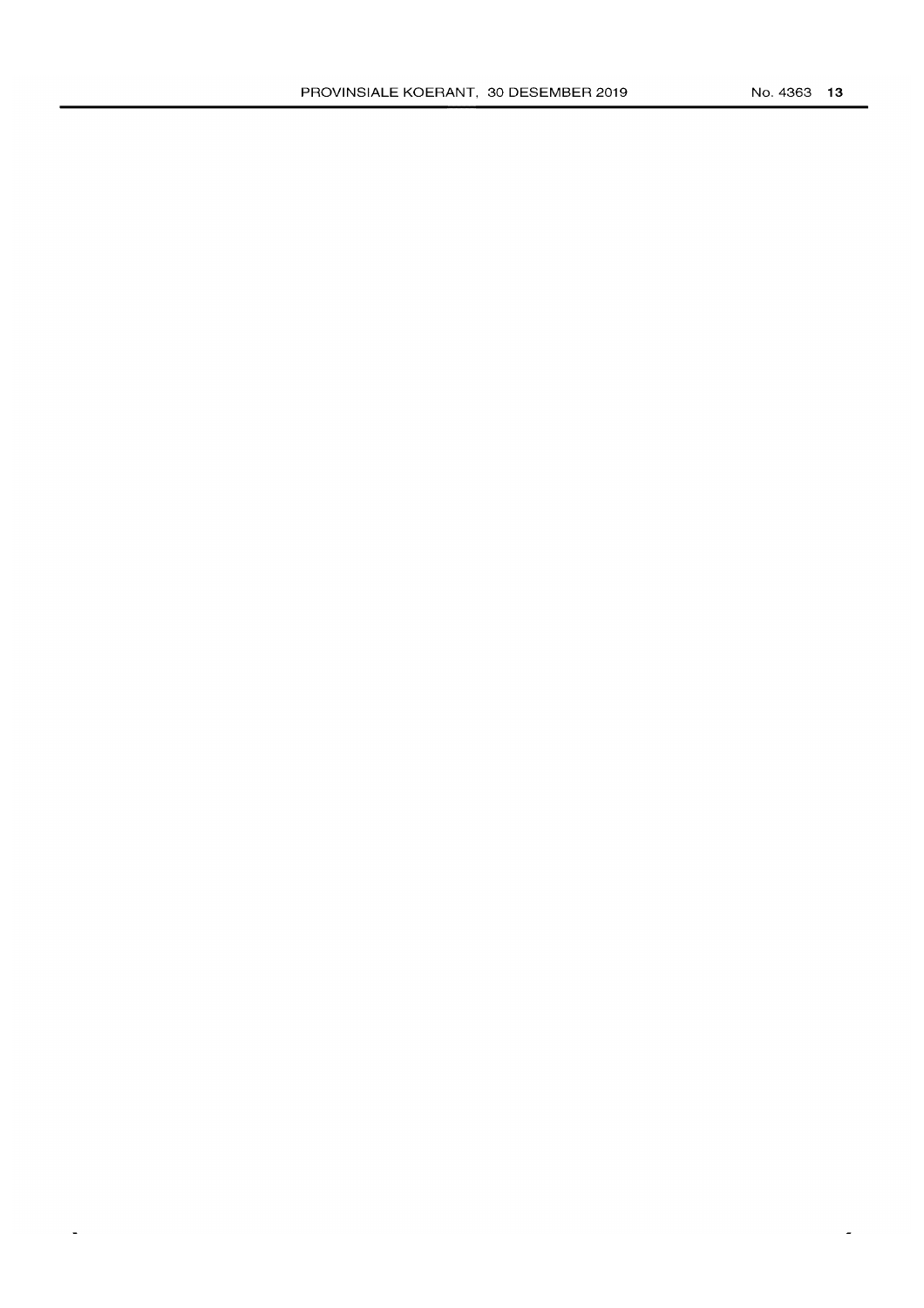## **PROVINCIAL NOTICES • PROVINSIALE KENNISGEWINGS**

### **PROVINCIAL NOTICE 339 OF 2019**

## **DECLARATION OF A LOCAL STATE OF DISASTER IN TERMS OF SECTION 55 (1) OF THE DISASTER MANAGEMENT ACT NO 57 OF 2002**

I, Councillor Mongameli Bobani, Executive Mayor of the Nelson Mandela Bay Municipality by way of a Mayoral Decision taken on 2'1 November 2019 resolved on the Declaration of a Local State of Disaster in terms of Section 55 (1) of the Disaster Management Act No 57 of 2002. This is in respect of the drought and water shortages experienced by the Metropolitan area based on the assessment of the state of affairs thereof.

Emanating from the classification of this occurrence as a local disaster in terms of Section 55 (2-5) of the Disaster Management Act, the provision of Section 55 (2-5) of the Act be invoked, allowing extraordinary measures to be taken in respect of this disaster.

**EXECUTIVE MAYOR**